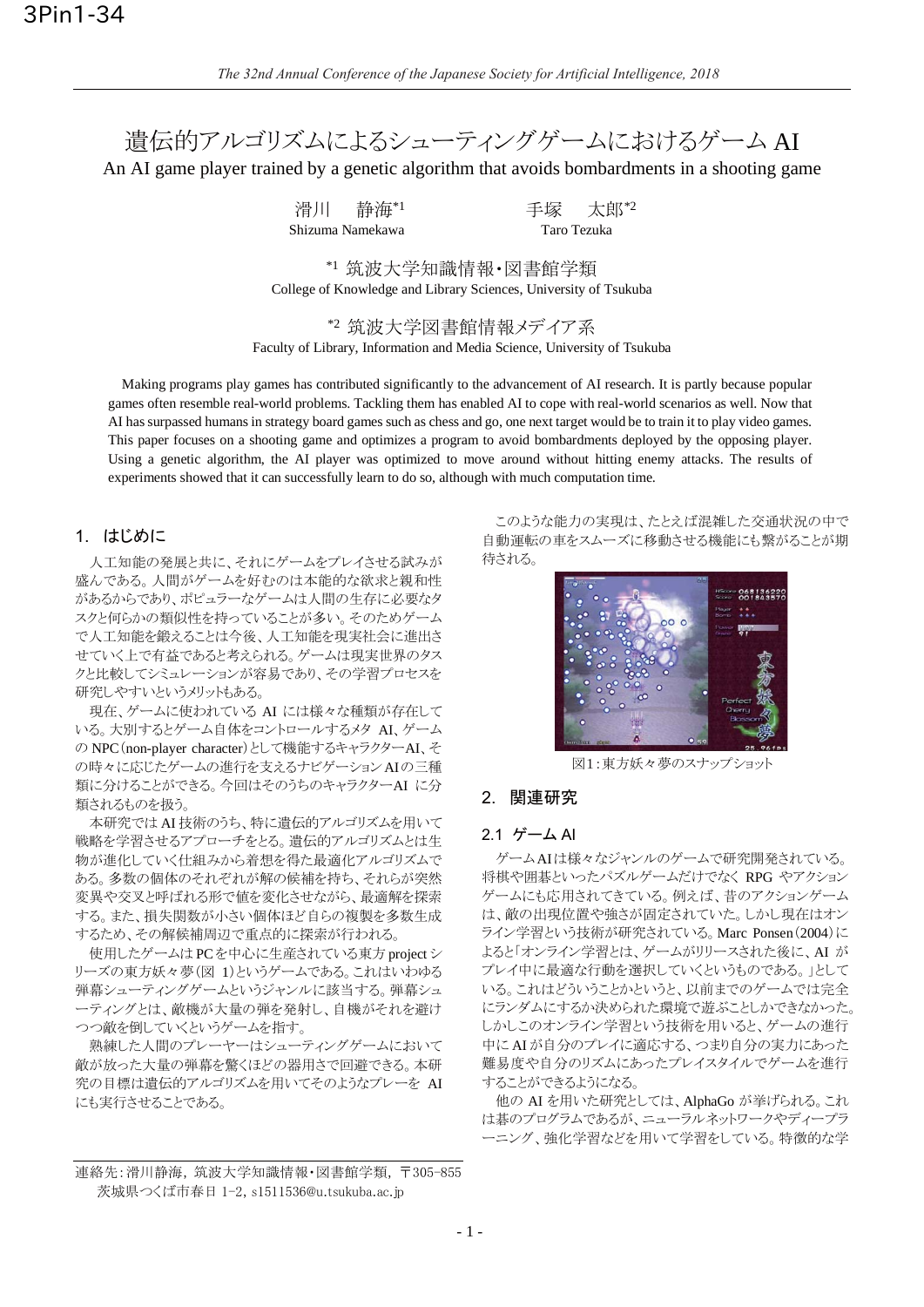習方法として、囲碁の AI 同士で対戦することによってお互いを 高め合う形で強化学習をしている。これは遺伝的アルゴリズムに おいても応用可能性があり、研究として扱うことができるだろう。

## 2.2 遺伝的アルゴリズム

遺伝的アルゴリズムに関しても様々な研究がなされている。 遺伝的アルゴリズム自体が物事の最適化を進めることのできる ものであるため、ゲーム分野との親和性が高い技術と言える。し たがってゲーム分野において有効に応用することができる。例 えば、本研究で扱うようなシューティングゲームや、アクションゲ ーム、RPG など多岐にわたる分野で使うことができる。三宅(20 08)によると「ゲーム内のキャラクタの進化などに使用される」と している。具体的には、いくつも個体を用意し、それらに何度も トラップを課すことで進化させるというものである。他にもレース ゲームに遺伝的アルゴリズムを適用することで効果を得た例も ある。このように遺伝的アルゴリズムはゲーム AI の実現に高い 適合性を持っていることがわかる。

# 3. 提案手法

#### 3.1 遺伝的アルゴリズムの概略

本研究で提案する手法では、プレイヤーキャラクターを操作 して条件をクリアする個体が現れるまで繰り返し解の探索を続け ることである。具体的には、上下左右と動きなしの五種類のコマ ンドを遺伝子として持った個体を 30 体用意し、各個体でステー ジをプレイさせ、その個体の中から親候補となる 10 個体をエリ ート選択方式で選択する。そして選ばれた10個体の中から2個 体をルーレット選択方式で選び交叉を行い、3体の個体を生成 する。これを10回繰り返すことで新たな世代の30個体を生成す る。以上の一連の操作をクリア個体が出るまで繰り返し行い、そ の経過を見る。

#### 3.2 遺伝子データ

今回は左右のコマンドが選ばれる確率を5%、上下が選ばれ る確率を3%とし、動かない確率を残りの84%とする。これらによ り作られた遺伝子データを持つ個体を 30 体用意する。今回の 実験ではゴールまでにかかるコマンド数が未知数であるため、 また交叉の質を保つため第一世代や上の世代のコマンド数を 超えた場合は逐次コマンドを上記の確率に基づいて生成する。 この際、なぜ上記のような偏りのある確率にしたかというと、シュ 一ティングゲームにおいて、時期が動くことはリスクが高いから である。通常プレイするときは、飛んでくる弾を避ける際にむや みに動かず、自分に当たると予測される球を見つけた際に動い て避けるという動作を行う。従って、動き続けるのではなく動くべ き時に動くAIが実用的かつ人間味のある動きと言える。このよう な理由からそれぞれのコマンドに偏りを持たせている。また、左 右と上下の確率に違いがあることもシューティングゲームの特徴 が起因していて、東方 project は縦方向シューティングであるた め敵の弾は上から飛んでくることになる。その弾を避ける際、縦 方向に動くことよりも横方向に動いて避ける方が避けやすいとい うことは感覚的にも明らかだろう。以上のような理由からある程度 試行錯誤した結果今回の確率分布に設定した。

## 3.3 ゲームのプレイ

用意した 30 体の個体を実際にプレイさせる。ここでのプレイ 方法であるが、実際に売られているゲームであるためソースコー

ドが公開されていない。そのような理由で UWSC という OS マク ロツールを用いて、実際にゲーム上でキー操作を行う形でコマ ンド操作を行う。

この実験におけるゲーム内の設定であるが、自機の残機は 1 (一度被弾した時点で死亡)とする。また、弾は常に発射してい る状態でボム(一定時間無敵かつ強力な攻撃)は使わないとい う制約のもと操作を行う。また、実験を行う際のゲームの難易度 は easy として進める。

今回の実験においては、第一世代に限り、コマンド生成→コ マンド入力→死亡判定→コマンド生成…のように繰り返す。第 二世代以降は、引き継いだコマンドを入力→死亡判定の操作を 繰り返すが、引き継いだコマンド数を超えて生存していた場合、 第一世代と同様にコマンド生成フェーズを挟む。以上のようにゲ ームのプレイを行い、ひとつの個体がゲームオーバーになる度 にそのログを保存する。

#### 3.4 遺伝子の評価と選択、交叉

ゲームのプレイにより得たログを元に遺伝子の評価を行う。今 回は単純にステージで最も長く進んだ個体、つまり終了時のコ マンド数が大きい個体ほど優秀とする。これによりそれぞれの個 体に優秀さの序列をつけることができる。この序列を用いて親の 遺伝子を決定するが、今回の実験ではエリート選択方式とルー レット選択方式を掛け合わせた形で選択を行う。具体的には、 先に親候補となる遺伝子上位 10 体を選択する。その後、選ば れた 10 個体の中からルーレット選択により親となる二個体を選 択する。これにより選択された親二個体から二点交叉で二個体、 一様交叉で一個体の計三個体を生成する。

ここで二点交叉は複数交叉に分類されるが、複数交叉とは、 北野(1991)によると、「交叉位置が複数ある方法である。例え ば、交叉位置が4と8なら、新たな個体Bの5番目から8番目 まで、個体 A の 9 番目から最後までによって、遺伝子が作られ る。同時に、その逆の組み合わせで、もう一つの新たな個体の 遺伝子が作られる。」としている。これは図2、図3を用いて説明 する。図2が交叉前の遺伝子を持つ個体 A、B であり、交叉位 置としてランダムに選択された二点に囲まれた部分を入れ替え ることで、新たな二つの遺伝子を持つ個体(図3)を生成する。ま た、一様交叉とは、北野(1991)によると「交叉時にマスクをかけ てそれによってどちらの親の遺伝子を受け継ぐかを決定する方 法である。しとしている。これは図4で示している。今回はどちら の遺伝子を引き継ぐ確率はどちらも等しく 1/2 としている。

以上の一連の操作を子孫が30体になるまで、つまり10回繰 り返す。これにより次の世代が決定する。

ここで一つ問題となる点がある。それは、遺伝子の長さが一 定ではないため交叉をする際に存在しない点で交叉をしてしま うことがある点である。これを解消するために、交叉をするフェー ズに入ったタイミングで遺伝子の大きい個体のコマンド数に合 わせて、小さい個体にコマンドの確率を条件通りに保った状態 で新たなコマンドを追加する。以下で表を用いて説明する。長さ 9の遺伝子を持つ個体1(表1)と、長さ3を持つ個体2(表2)を 親として選んだ場合を考える。

表における矢印はコマンドの入力された向き、S は stay の S でその場から動かないコマンドを指す。また、×は被弾したこと によりゲームオーバーになった状態を示している。

この二つの個体で交叉を行う際に、個体2においては4以降 のコマンドが抜け落ちてしまっている。この状態で交叉を行って しまうと、表 3 のように被弾した後にコマンドが入力されうるという、 ありえない遺伝子データが出来上がってしまう可能性がある。こ れを解消するために、交叉直前の個体2の遺伝子に個体1と比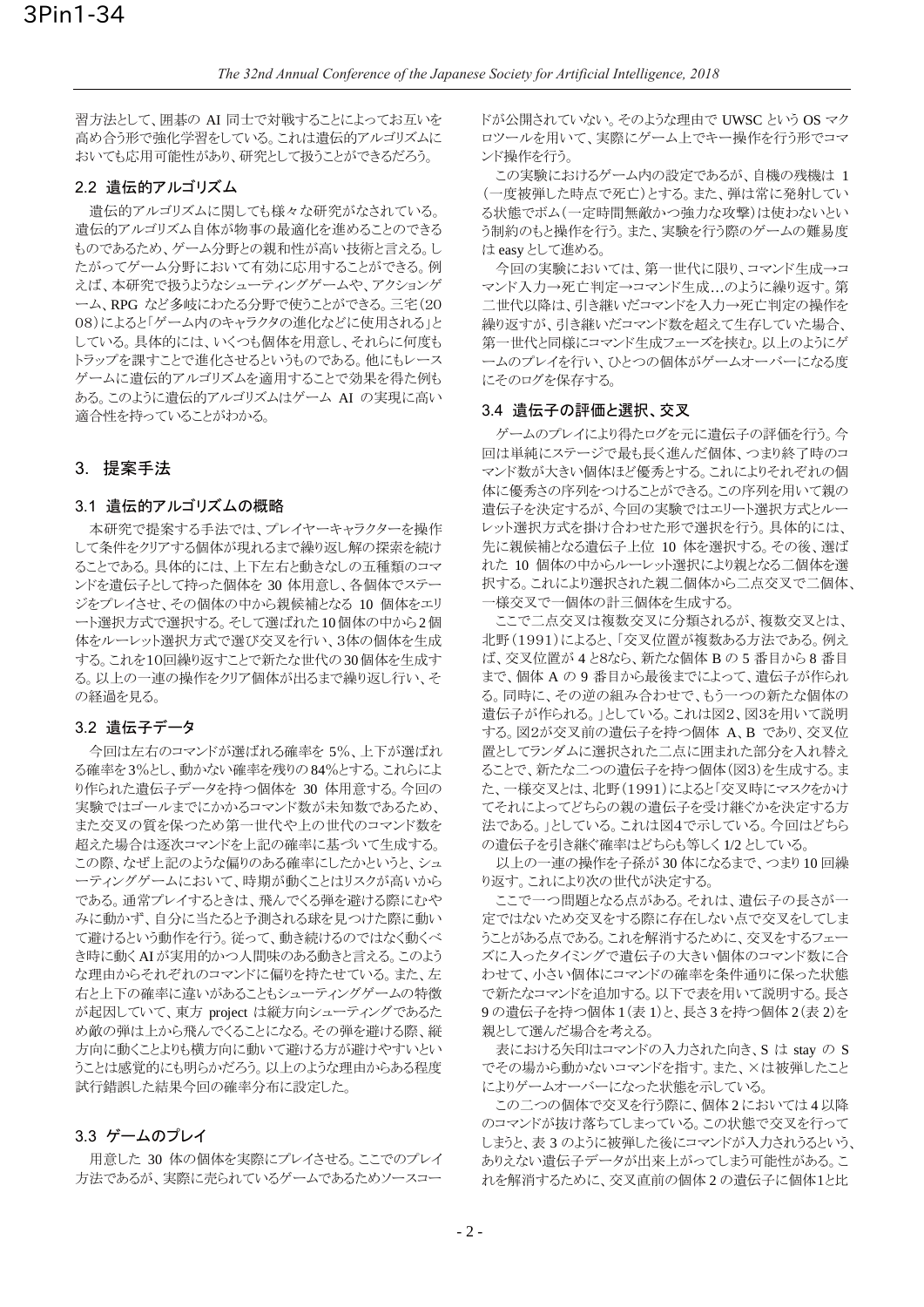べた不足コマンド数を条件で指定した確率で追加する。つまり、 表 4 のように遺伝子の大きさが等しくなるようにコマンドを補充し た後に交叉を行う。

これは最初に遺伝子の長さを一定にした状態で交叉すること と本質的には変わらない操作であるため、実験上問題にはなら ない。

最後に、生成された30個体に突然変異を施す。突然変異が 起きる確率は 1%と設定し、突然変異に選ばれた子孫個体は、 ランダムに選ばれたコマンド二つが入れ替わる。

以上の操作により次世代を構成する子孫を生成する。

|         |   |  | .:個体1のコマンド系列 |  |  |
|---------|---|--|--------------|--|--|
| ndex    |   |  |              |  |  |
| Command | ى |  |              |  |  |

表 2:個体 2 のコマンド系列

| Index        |   |   |  |  |  |
|--------------|---|---|--|--|--|
| ⌒<br>`ommand | ∼ | ∼ |  |  |  |

|  | 表 3:個体1と個体2を交叉してできた遺伝子の一例 |  |
|--|---------------------------|--|
|  |                           |  |

| $\sim$<br>поез<br>৴৴৲ |   | ــ |  |   | ◡ |  |
|-----------------------|---|----|--|---|---|--|
| mmand<br>anu          | ັ | ມ  |  | ັ | ັ |  |

| 4:個体2にコマンドを補ってできた潰伝- |  |  |  |  |  |   |  |  |  |  |
|----------------------|--|--|--|--|--|---|--|--|--|--|
| Index                |  |  |  |  |  |   |  |  |  |  |
| 'ommand              |  |  |  |  |  | ມ |  |  |  |  |



図 2: 二点交叉前の個体 A、B

個体A'

| $\cdots$ |   |   |   |                 |   |   |   |   |   |
|----------|---|---|---|-----------------|---|---|---|---|---|
| S        | S | ↑ | S | S               |   |   | S |   | S |
|          |   |   |   |                 |   |   |   |   |   |
| 個体B'     |   |   |   |                 |   |   |   |   |   |
|          | S | S | S |                 | S | S | S |   | S |
|          |   |   |   | 図3:二点交叉後の個体 A、B |   |   |   |   |   |
|          |   |   |   |                 |   |   |   |   |   |
| 個体A      |   |   |   |                 |   |   |   |   |   |
|          | S | S | S |                 | S |   | S | S | S |
| 個体B      |   |   |   |                 |   |   |   |   |   |
|          |   | S | S | S               |   | S | S |   | S |
|          |   |   |   |                 |   |   |   |   |   |

|--|--|--|--|--|--|--|--|--|--|--|

図 4: 一様交叉

# 4.実験結果

今回は自機が目標とする地点まで到達できるようなコマンド系 列が得られることを終了条件とし、終了までに76世代を要した。 実験により得られた各世代のコマンド数の平均値を図 5 に示し た。コマンド数とは遺伝子の長さを指す。



図5:遺伝的アルゴリズムの進行に伴う各世代における平均コマンド数 の変化

平均コマンド数を見ることによって学習が進んでいるかを見る ことができる。今回の実験においては、平均コマンド数が伸びて いるならば、よりステージの先に進んでいる個体が多いことを示 す。図5から分かるように全体としては徐々に学習していき、右 肩上がりになっている。今回の実験で特徴的だった世代として は、第 1世代、第 28世代、第 76世代である。これらの世代で は平均コマンド数の局所的なピークが現れている

まず第1世代に焦点を当てると、平均値が第2世代に比べて 高いが、原因としては外れ値として高いコマンド数を持つ遺伝 子がいたため、平均値が高くなっていたことが挙げられる。しか し第2世代になった途端に一気に平均コマンド数が落ちてしま った。この原因に関してはシューティングゲームの特性が関わっ ている。シューティングゲームというのは、プレイ中連続的に自 機が動いていく、言い換えると、前の瞬間の状況を引き継いだ 上で次の行動をとる。つまりこの場合、コマンド一つ一つが独立 しているわけではないので、一つ前のコマンドが変わってしまう だけでそこより後のコマンド全てに影響が出てしまう。この特性 のために第2世代では平均コマンド数が落ちてしまったと考えら れる

第28世代も同様のことが言え、偶然28世代付近では上手く いっていたが、まだ収束するに至っていなかったために次以降 の世代では落ち込んでしまったと考えられる。

最後に規定の場所に達した第76世代であるが、これは平均 が急激に高くなっている。この理由としては、第75世代における 最優秀個体が多く選ばれ、かつ運良く追加されたコマンドが上 手く噛み合う形になったからということが考えられる。第69世代 から第73世代にかけて横ばいで、かつ第74世代から伸びてい ることから、この辺りで第73世代までの部分が収束していた可 能性が考えられる。遺伝子が収束することで、収束した部分ま では同じ動きをするため、その部分までは安定的に到達するこ とができる。従って平均コマンド数の伸びることにつながる。以 上のような理由で第76世代において急激に平均コマンド数が 伸びたと考えられる。

# 5. 結論

本研究ではシューティングゲームにおいて敵が打つ弾幕を回 避する戦略を遺伝的アルゴリズムを用いて学習させた。